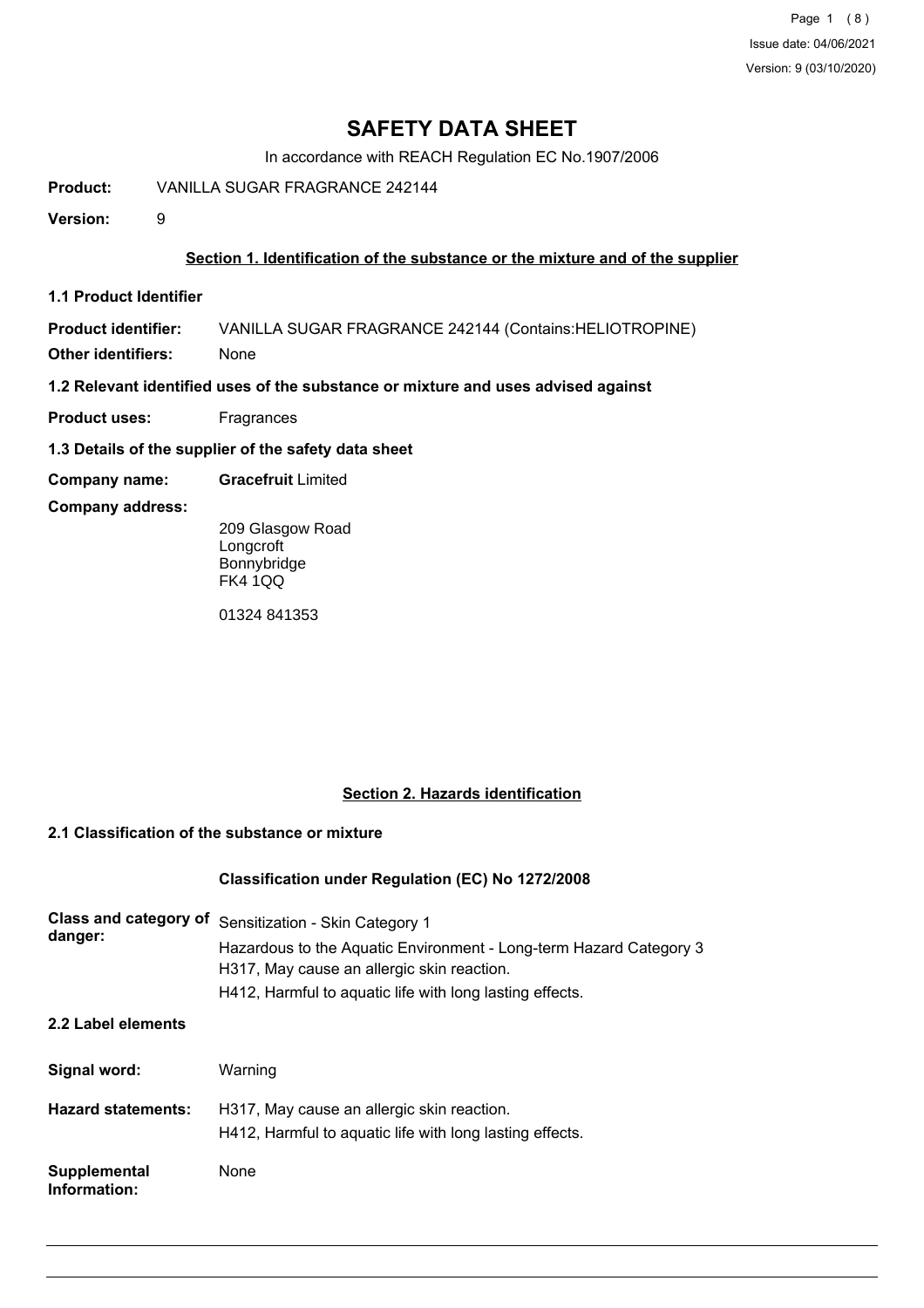Page 2 (8) Issue date: 04/06/2021 Version: 9 (03/10/2020)

# **SAFETY DATA SHEET**

In accordance with REACH Regulation EC No.1907/2006

**Product:** VANILLA SUGAR FRAGRANCE 242144

**Version:** 9

**Precautionary statements:**

P272, Contaminated work clothing should not be allowed out of the workplace. P273, Avoid release to the environment. P280, Wear protective gloves/eye protection/face protection. P302/352, IF ON SKIN: Wash with plenty of soap and water.

P333/313, If skin irritation or rash occurs: Get medical advice/attention.

P363, Wash contaminated clothing before reuse.

P261, Avoid breathing vapour or dust.

P501, Dispose of contents/container to approved disposal site, in accordance with local regulations.





**Other hazards:** Hydrocarbon Concentration %: 0.000%

# **Section 3. Composition / information on ingredients**

## **3.2 Mixtures**

#### **Contains:**

| <b>Name</b>                               | <b>CAS</b> | EC        | <b>REACH Registration</b><br>No. | $\%$        | <b>Classification for</b><br>(CLP) 1272/2008 |
|-------------------------------------------|------------|-----------|----------------------------------|-------------|----------------------------------------------|
| <b>JANISALDEHYDE</b>                      | 123-11-5   | 204-602-6 |                                  | $1 - 5%$    | EH C3; H412,-                                |
| <b>HELIOTROPINE</b>                       | 120-57-0   | 204-409-7 |                                  | $1 - 5%$    | <b>SS 1B:H317.-</b>                          |
| <b>BHT (BUTYLATED)</b><br>HYDROXYTOLUENE) | 128-37-0   | 204-881-4 | 01-2119555270-46-xxxx            | $0.1 - 1\%$ | <b>IEH A1-EH C1:H410.-</b>                   |
| OCTAHYDROCOUMAR 4430-31-3<br>lΙN          |            | 224-623-4 |                                  | $0.1 - 1\%$ | EDI 1:H318,-                                 |

#### **Substances with Community workplace exposure limits:**

| <b>Name</b>                              | <b>CAS</b> | ЕC        | $\%$        |
|------------------------------------------|------------|-----------|-------------|
| <b>BHT (BUTYLATED</b><br>HYDROXYTOLUENE) | 128-37-0   | 204-881-4 | $0.1 - 1\%$ |
| <b>IDIETHYL PHTHALATE</b>                | 84-66-2    | 201-550-6 | 50-100%     |

**Substances that are persistent, bioaccumulative and toxic or very persistent and very bioaccumulative, greater than 0.1%:**

Not Applicable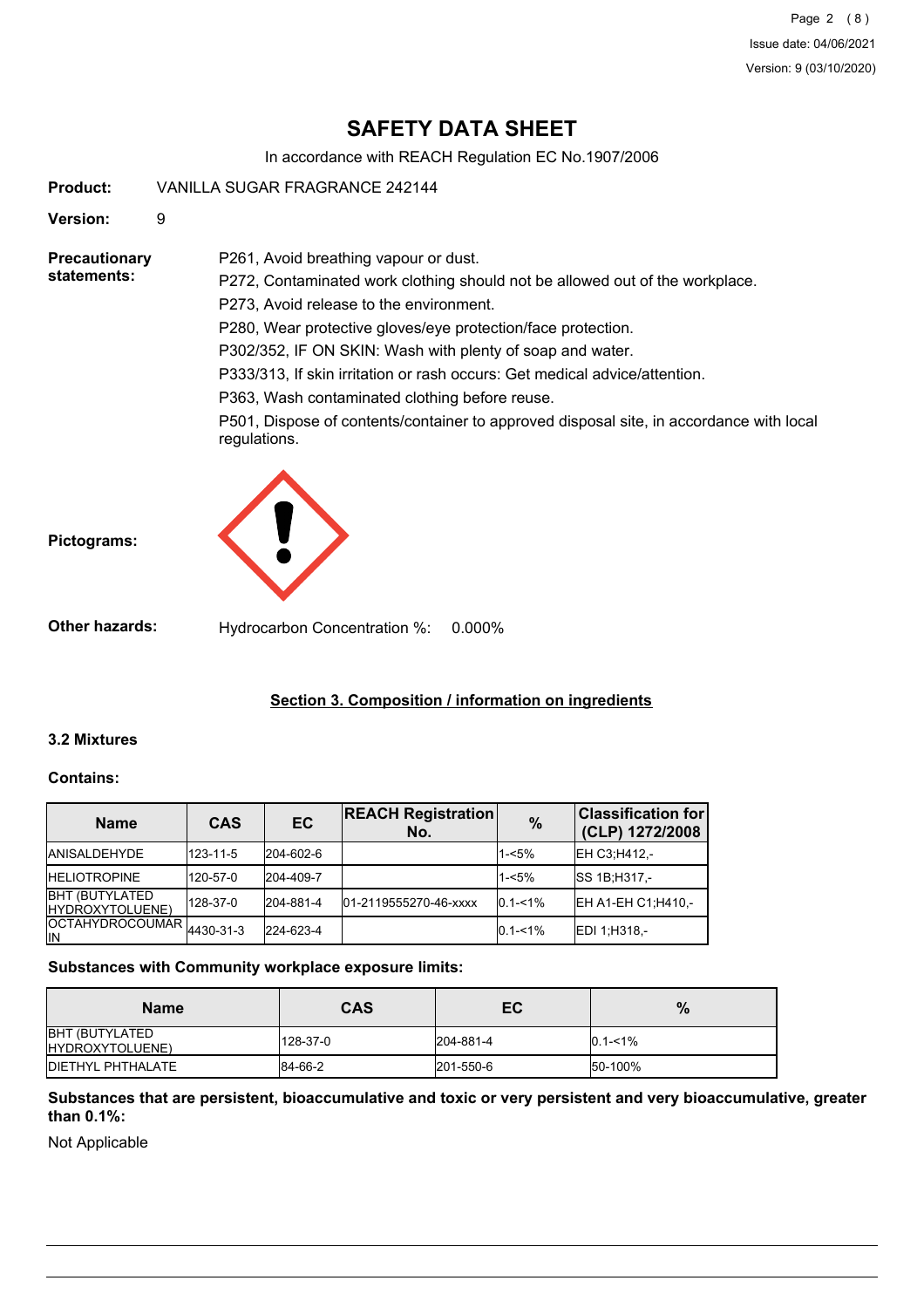Page 3 (8) Issue date: 04/06/2021 Version: 9 (03/10/2020)

# **SAFETY DATA SHEET**

In accordance with REACH Regulation EC No.1907/2006

**Product:** VANILLA SUGAR FRAGRANCE 242144

**Version:** 9

### **Section 4. First-aid measures**

#### **4.1 Description of first aid measures**

IF ON SKIN: Wash with plenty of soap and water.

#### **4.2 Most important symptoms and effects, both acute and delayed**

May cause an allergic skin reaction.

#### **4.3 Indication of any immediate medical attention and special treatment needed**

None expected, see Section 4.1 for further information.

#### **SECTION 5: Firefighting measures**

#### **5.1 Extinguishing media**

Suitable media: Carbon dioxide, Dry chemical, Foam.

#### **5.2 Special hazards arising from the substance or mixture**

In case of fire, may be liberated: Carbon monoxide, Unidentified organic compounds.

#### **5.3 Advice for fire fighters:**

In case of insufficient ventilation, wear suitable respiratory equipment.

#### **Section 6. Accidental release measures**

#### **6.1 Personal precautions, protective equipment and emergency procedures:**

Avoid inhalation. Avoid contact with skin and eyes. See protective measures under Section 7 and 8.

#### **6.2 Environmental precautions:**

Keep away from drains, surface and ground water, and soil.

#### **6.3 Methods and material for containment and cleaning up:**

Remove ignition sources. Provide adequate ventilation. Avoid excessive inhalation of vapours. Contain spillage immediately by use of sand or inert powder. Dispose of according to local regulations.

## **6.4 Reference to other sections:**

Also refer to sections 8 and 13.

#### **Section 7. Handling and storage**

#### **7.1 Precautions for safe handling:**

Keep away from heat, sparks, open flames and hot surfaces. - No smoking. Use personal protective equipment as required. Use in accordance with good manufacturing and industrial hygiene practices. Use in areas with adequate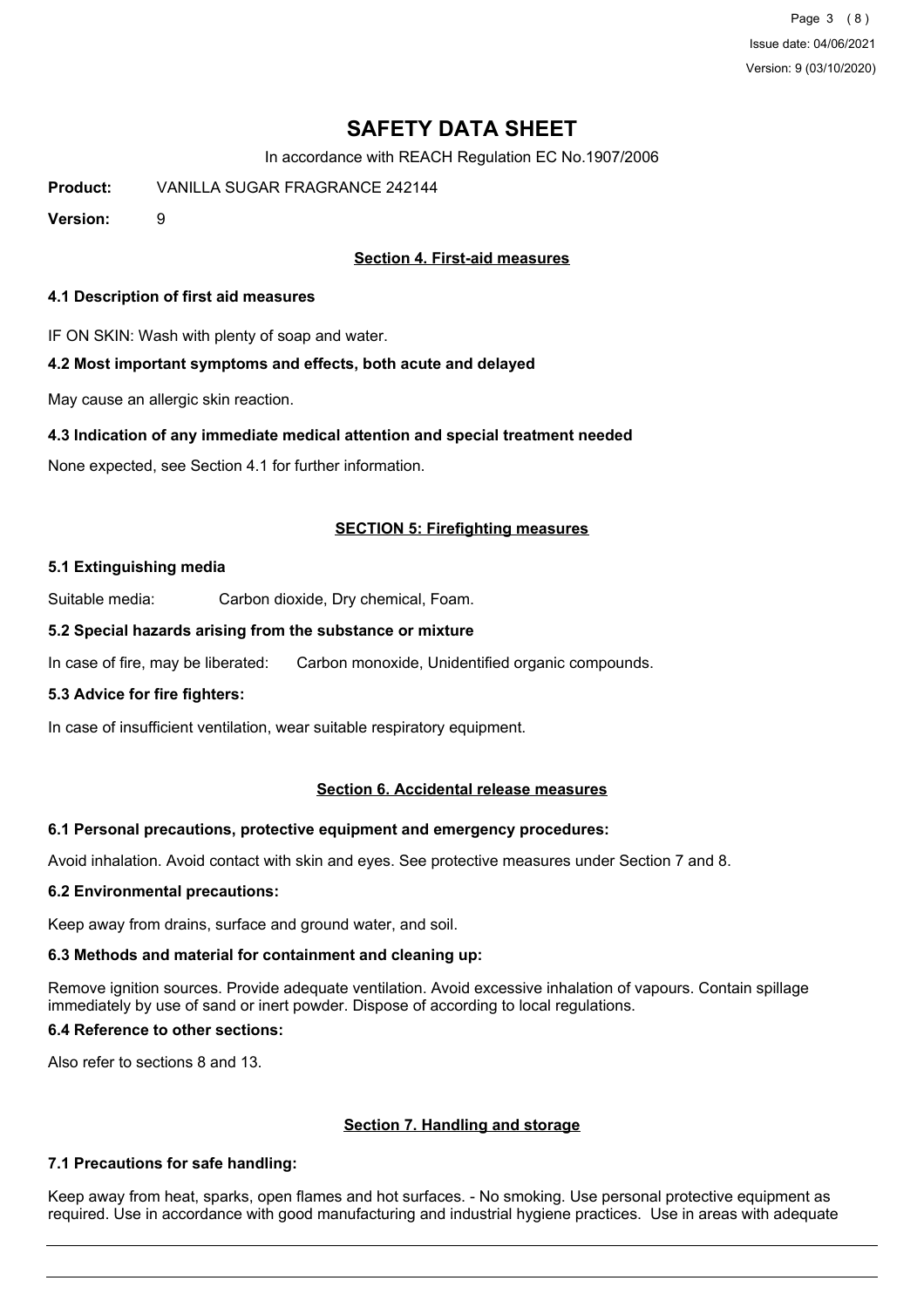Page 4 (8) Issue date: 04/06/2021 Version: 9 (03/10/2020)

# **SAFETY DATA SHEET**

In accordance with REACH Regulation EC No.1907/2006

**Product:** VANILLA SUGAR FRAGRANCE 242144

#### **Version:** 9

ventilation Do not eat, drink or smoke when using this product.

#### **7.2 Conditions for safe storage, including any incompatibilities:**

Store in a well-ventilated place. Keep container tightly closed. Keep cool. Ground/bond container and receiving equipment. Use explosion-proof electrical, ventilating and lighting equipment. Use only non-sparking tools. Take precautionary measures against static discharge.

#### **7.3 Specific end use(s):**

Fragrances: Use in accordance with good manufacturing and industrial hygiene practices.

#### **Section 8. Exposure controls/personal protection**

#### **8.1 Control parameters**

Workplace exposure limits:

| Ingredient                                | <b>CAS</b>           | EC | <b>Description</b>                                         | Value |
|-------------------------------------------|----------------------|----|------------------------------------------------------------|-------|
| <b>BHT (BUTYLATED)</b><br>HYDROXYTOLUENE) | 128-37-0             |    | 204-881-4 Long-term exposure limit (8-hour<br>TWA) (mg/m3) | 10    |
| <b>DIETHYL PHTHALATE</b>                  | 201-550-6<br>84-66-2 |    | Long-term exposure limit (8-hour<br>$TWA)$ (mg/m3)         | 15    |
|                                           |                      |    | Short-term exposure limit (15-<br>$ minute)$ (mg/m3)       | 10    |

#### **8.2 Exposure Controls**

#### **Eye / Skin Protection**

Wear protective gloves/eye protection/face protection

#### **Respiratory Protection**

Ensure adequate and ongoing ventilation is maintained in order to prevent build up of excessive vapour and to ensure occupational exposure limits are adhered to. If appropriate, and depending on your patterns and volumes of use, the following engineering controls may be required as additional protective measures: a) Isolate mixing rooms and other areas where this material is used or openly handled. Maintain these areas under negative air pressure relative to the rest of the plant. b) Employ the use of Personal protective equipment - an approved, properly fitted respirator with organic vapour cartridges or canisters and particulate filters. c) Use local exhaust ventilation around open tanks and other open sources of potential exposures in order to avoid excessive inhalation, including places where this material is openly weighed or measured. In addition, use general dilution ventilation of the work area to eliminate or reduce possible worker exposures. d) Use closed systems for transferring and processing this material.

Also refer to Sections 2 and 7.

#### **Section 9. Physical and chemical properties**

#### **9.1 Information on basic physical and chemical properties**

| Appearance:      | Clear colourless to pale yellow liquid |
|------------------|----------------------------------------|
| Odour: .         | Not determined                         |
| Odour threshold: | Not determined                         |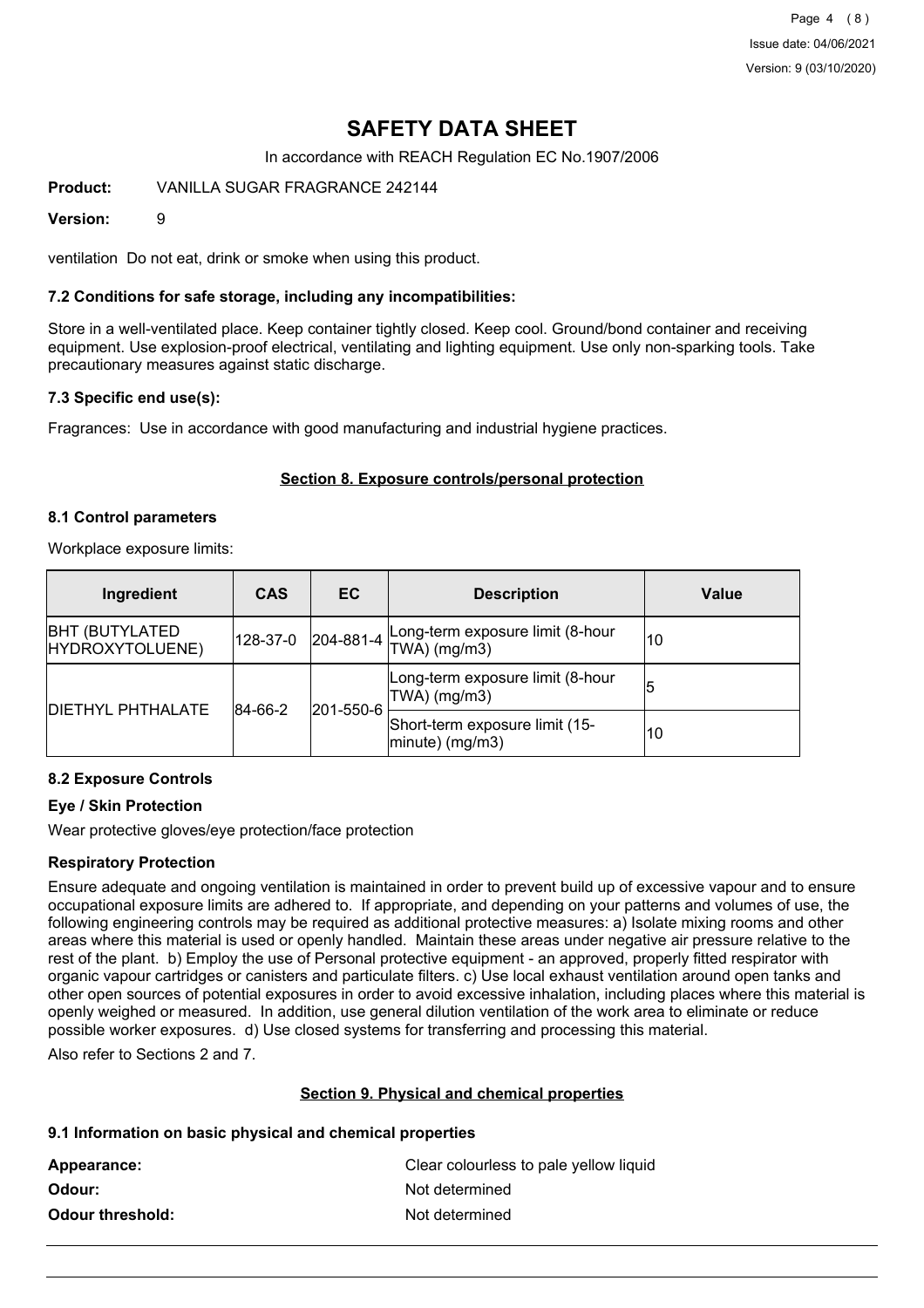Page 5 (8) Issue date: 04/06/2021 Version: 9 (03/10/2020)

# **SAFETY DATA SHEET**

In accordance with REACH Regulation EC No.1907/2006

**Product:** VANILLA SUGAR FRAGRANCE 242144

#### **Version:** 9

| pH:                                           | Not determined                               |
|-----------------------------------------------|----------------------------------------------|
| Melting point / freezing point:               | Not determined                               |
| Initial boiling point / range:                | Not determined                               |
| <b>Flash point:</b>                           | $>$ 100 °C                                   |
| <b>Evaporation rate:</b>                      | Not determined                               |
| Flammability (solid, gas):                    | Not determined                               |
| Upper/lower flammability or explosive limits: | Product does not present an explosion hazard |
| Vapour pressure:                              | 0.26775491 mmHg                              |
| Vapour density:                               | Not determined                               |
| <b>Relative density:</b>                      | 1.0020 - 1.0060                              |
| Solubility(ies):                              | Not determined                               |
| Partition coefficient: n-octanol/water:       | Not determined                               |
| Auto-ignition temperature:                    | Not determined                               |
| <b>Decomposition temperature:</b>             | Not determined                               |
| <b>Viscosity:</b>                             | Not determined                               |
| <b>Explosive properties:</b>                  | Not expected                                 |
| <b>Oxidising properties:</b>                  | Not expected                                 |
|                                               |                                              |

# **9.2 Other information:** None available

## **Section 10. Stability and reactivity**

#### **10.1 Reactivity:**

Presents no significant reactivity hazard, by itself or in contact with water.

#### **10.2 Chemical stability:**

Good stability under normal storage conditions.

#### **10.3 Possibility of hazardous reactions:**

Not expected under normal conditions of use.

### **10.4 Conditions to avoid:**

Avoid extreme heat.

#### **10.5 Incompatible materials:**

Avoid contact with strong acids, alkalis or oxidising agents.

## **10.6 Hazardous decomposition products:**

Not expected.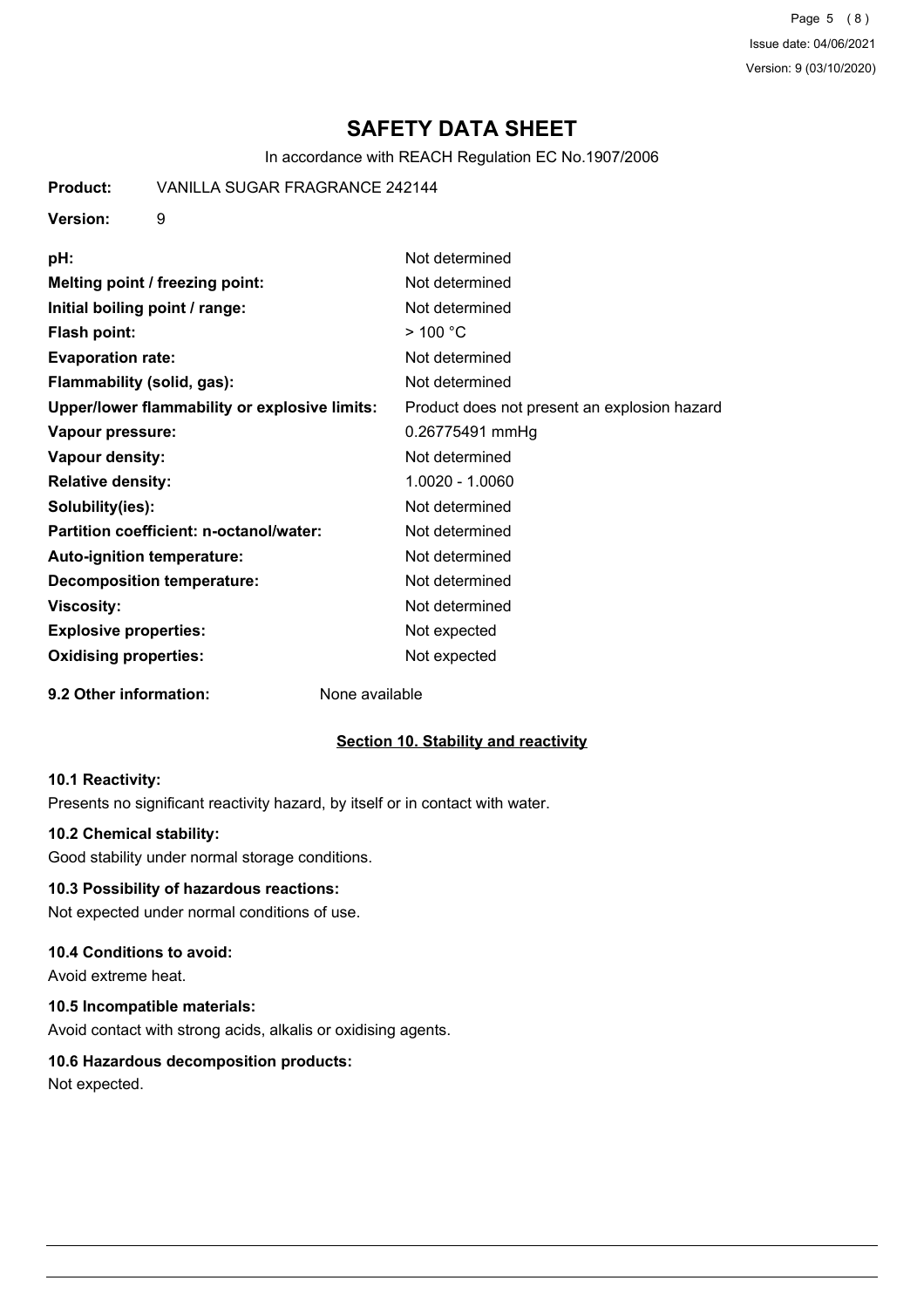Page 6 (8) Issue date: 04/06/2021 Version: 9 (03/10/2020)

# **SAFETY DATA SHEET**

In accordance with REACH Regulation EC No.1907/2006

**Product:** VANILLA SUGAR FRAGRANCE 242144

**Version:** 9

### **Section 11. Toxicological information**

#### **11.1 Information on toxicological effects**

This mixture has not been tested as a whole for health effects. The health effects have been calculated using the methods outlined in Regulation (EC) No 1272/2008 (CLP).

| <b>Acute Toxicity:</b>                    | Based on available data the classification criteria are not met. |
|-------------------------------------------|------------------------------------------------------------------|
| <b>Acute Toxicity Oral</b>                | >5000                                                            |
| <b>Acute Toxicity Dermal</b>              | Not Applicable                                                   |
| <b>Acute Toxicity Inhalation</b>          | Not Available                                                    |
| <b>Skin corrosion/irritation:</b>         | Based on available data the classification criteria are not met. |
| Serious eye damage/irritation:            | Based on available data the classification criteria are not met. |
| <b>Respiratory or skin sensitisation:</b> | Sensitization - Skin Category 1                                  |
| Germ cell mutagenicity:                   | Based on available data the classification criteria are not met. |
| <b>Carcinogenicity:</b>                   | Based on available data the classification criteria are not met. |
| <b>Reproductive toxicity:</b>             | Based on available data the classification criteria are not met. |
| <b>STOT-single exposure:</b>              | Based on available data the classification criteria are not met. |
| <b>STOT-repeated exposure:</b>            | Based on available data the classification criteria are not met. |
| <b>Aspiration hazard:</b>                 | Based on available data the classification criteria are not met. |

**Information about hazardous ingredients in the mixture**

Not Applicable

Refer to Sections 2 and 3 for additional information.

## **Section 12. Ecological information**

### **12.1 Toxicity:**

| Harmful to aquatic life with long lasting effects.                       |               |
|--------------------------------------------------------------------------|---------------|
| 12.2 Persistence and degradability:                                      | Not available |
| 12.3 Bioaccumulative potential:                                          | Not available |
| 12.4 Mobility in soil:                                                   | Not available |
| 12.5 Results of PBT and vPvB assessment:                                 |               |
| This substance does not meet the PBT/vPvB criteria of REACH, annex XIII. |               |
| 12.6 Other adverse effects:                                              | Not available |

#### **Section 13. Disposal considerations**

#### **13.1 Waste treatment methods:**

Dispose of in accordance with local regulations. Avoid disposing into drainage systems and into the environment. Empty containers should be taken to an approved waste handling site for recycling or disposal.

#### **Section 14. Transport information**

**14.1 UN number:** Not classified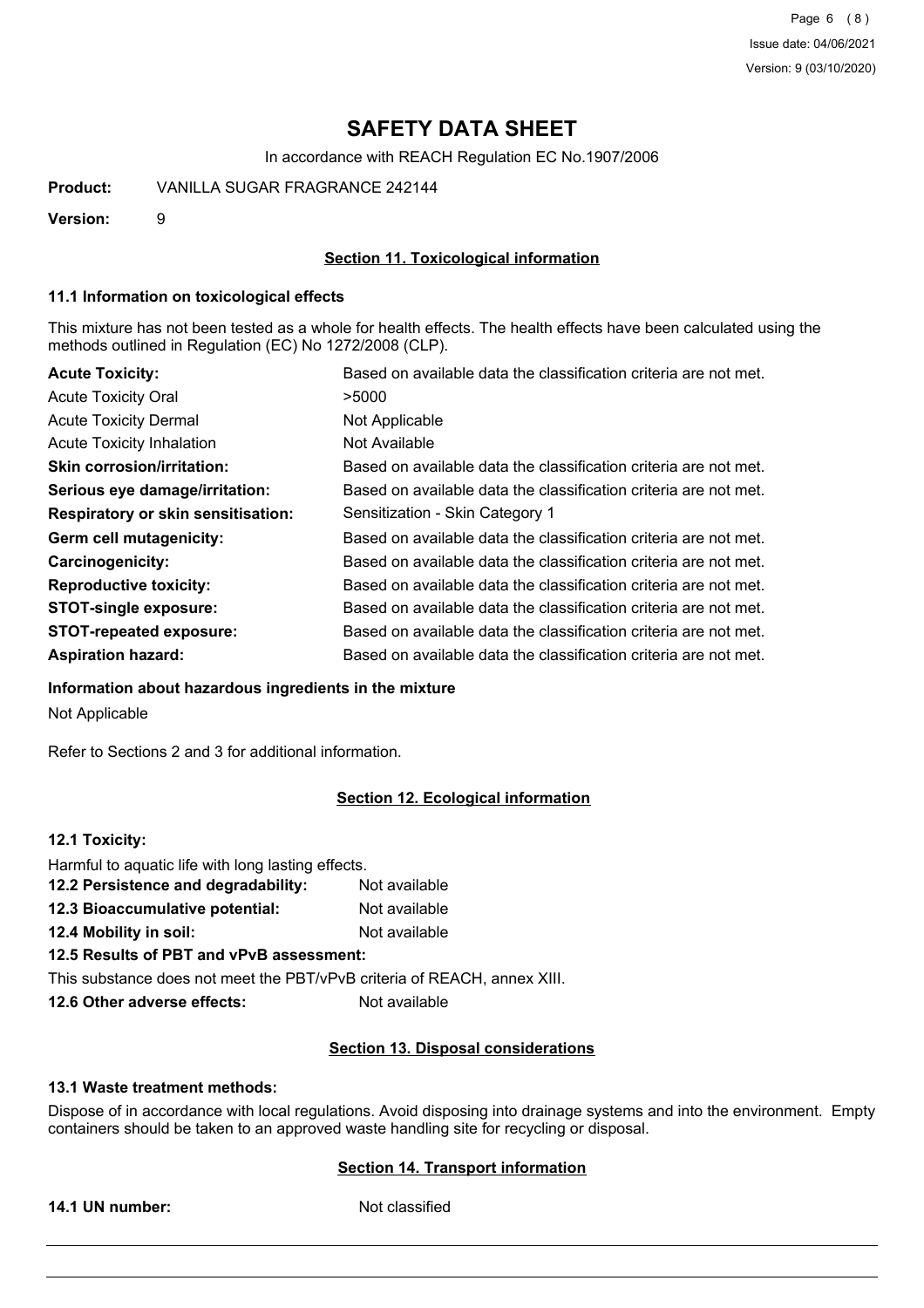Page 7 (8) Issue date: 04/06/2021 Version: 9 (03/10/2020)

# **SAFETY DATA SHEET**

In accordance with REACH Regulation EC No.1907/2006

| Product:                                                                      | <b>VANILLA SUGAR FRAGRANCE 242144</b>                 |                                             |
|-------------------------------------------------------------------------------|-------------------------------------------------------|---------------------------------------------|
| Version:                                                                      | 9                                                     |                                             |
|                                                                               | 14.2 UN Proper Shipping Name:                         | ۰                                           |
|                                                                               | 14.3 Transport hazard class(es):                      | Not classified                              |
|                                                                               | <b>Sub Risk:</b>                                      | Not classified                              |
| 14.4. Packing Group:                                                          |                                                       | Not classified                              |
|                                                                               | <b>14.5 Environmental hazards:</b>                    | Not environmentally hazardous for transport |
|                                                                               | 14.6 Special precautions for user:<br>None additional |                                             |
| 14.7 Transport in bulk according to Annex II of MARPOL73/78 and the IBC Code: |                                                       |                                             |
| Not classified                                                                |                                                       |                                             |
|                                                                               | <b>Section 15. Regulatory information</b>             |                                             |

### **15.1 Safety, health and environmental regulations/legislation specific for the substance or mixture** None additional

### **15.2 Chemical Safety Assessment**

A Chemical Safety Assessment has not been carried out for this product.

|                          | Section 16. Other information |
|--------------------------|-------------------------------|
| Concentration % Limits:  | EH C3=34.72% SS 1=100.00%     |
| Total Fractional Values: | EH C3=2.88 SS 1=1.00          |
| Kay to ravisions:        |                               |

**Key to revisions:**

Information about hazardous ingredients in the mixture SECTION 3: Composition/information on ingredients Workplace exposure limits

#### **Key to abbreviations:**

| <b>Abbreviation</b> | <b>Meaning</b>                                                                                                                      |
|---------------------|-------------------------------------------------------------------------------------------------------------------------------------|
| <b>IEDI1</b>        | Eye Damage / Irritation Category 1                                                                                                  |
| <b>IEH A1</b>       | Hazardous to the Aquatic Environment - Acute Hazard Category 1                                                                      |
| EH C1               | Hazardous to the Aquatic Environment - Long-term Hazard Category 1                                                                  |
| <b>IEH C3</b>       | Hazardous to the Aquatic Environment - Long-term Hazard Category 3                                                                  |
| H317                | May cause an allergic skin reaction.                                                                                                |
| H318                | Causes serious eye damage.                                                                                                          |
| H410                | Very toxic to aquatic life with long lasting effects.                                                                               |
| H412                | Harmful to aquatic life with long lasting effects.                                                                                  |
| P261                | Avoid breathing vapour or dust.                                                                                                     |
| P272                | Contaminated work clothing should not be allowed out of the workplace.                                                              |
| P273                | Avoid release to the environment.                                                                                                   |
| P280                | Wear protective gloves/eye protection/face protection.                                                                              |
| P302/352            | IF ON SKIN: Wash with plenty of soap and water.                                                                                     |
| P305/351/338        | IF IN EYES: Rinse cautiously with water for several minutes. Remove contact lenses, if present and easy to<br>do. Continue rinsing. |